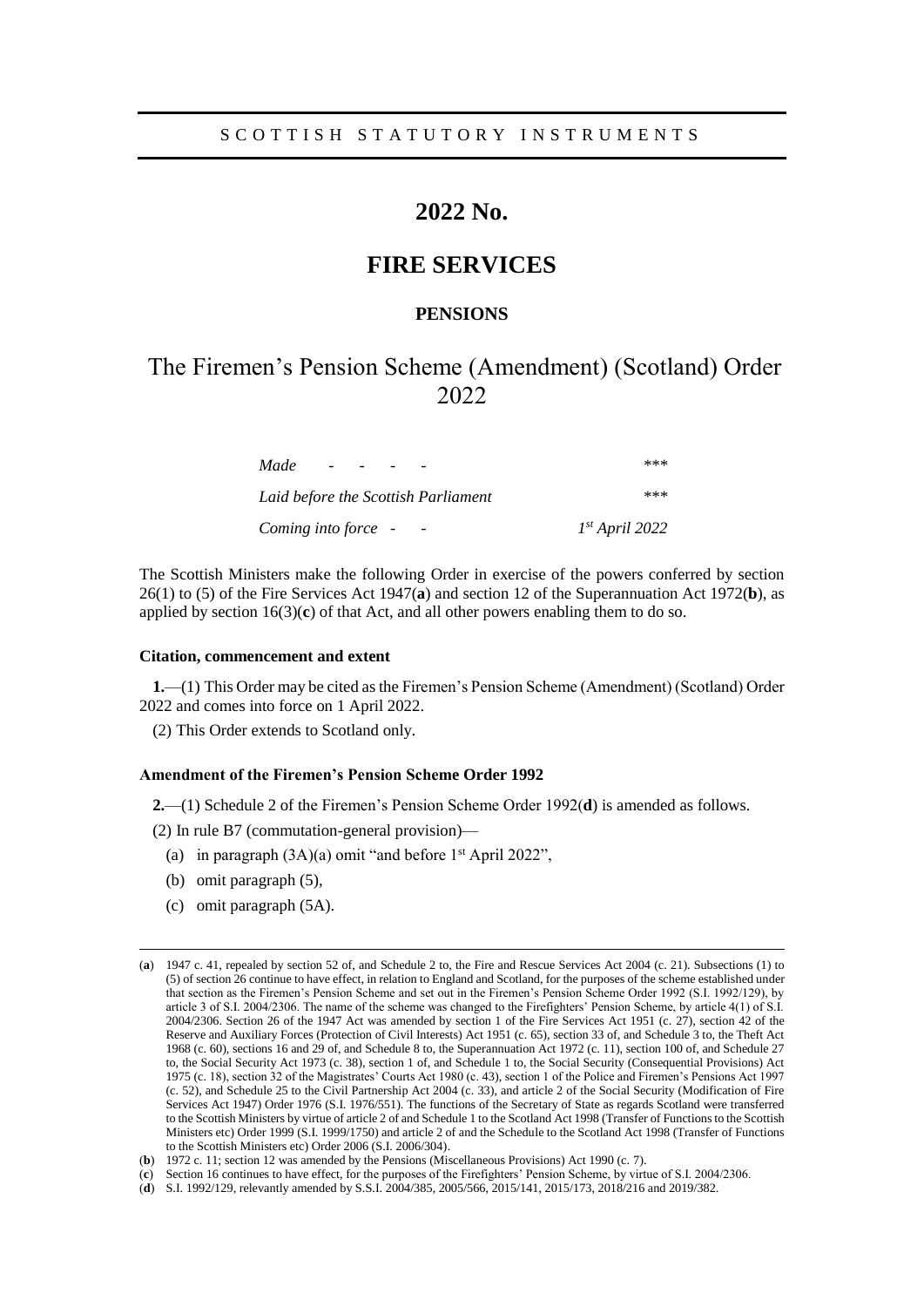*Name* Authorised to sign on behalf of the Scottish Ministers

St Andrew's House, Edinburgh Date